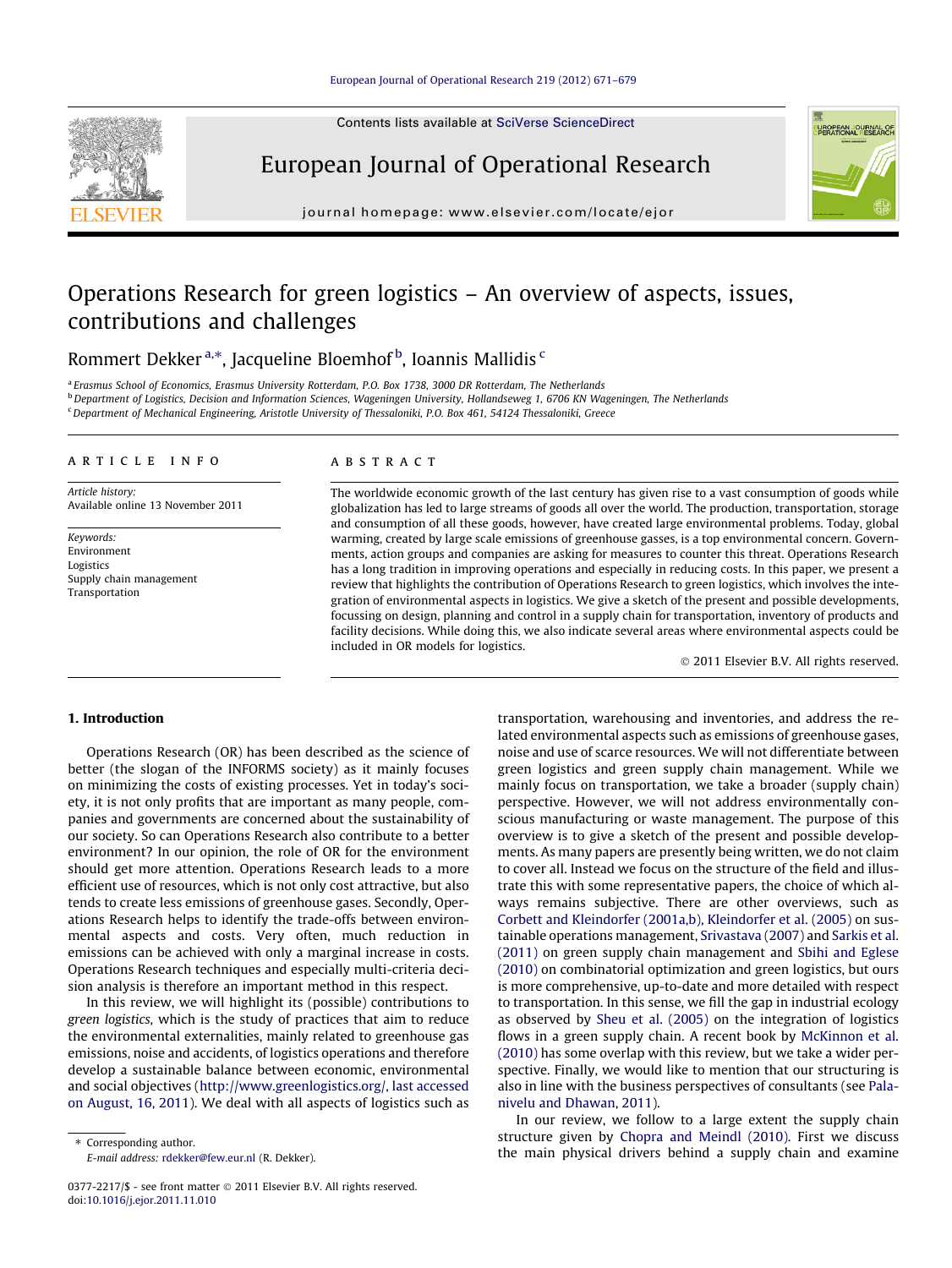<span id="page-1-0"></span>

Fig. 1. Framework of the paper

transportation in Section 2, products and inventories in Section [3](#page-2-0) and facilities in Section [4](#page-3-0). We investigate the main choices in these drivers which affect environmental performance.

We consider these options in the three decision phases of a supply chain, namely design, planning and control, while we also discuss reverse supply chains. In Section [5](#page-3-0), we discuss the design of a supply chain and how the combination of the drivers affects the environment. Section [6](#page-5-0) examines the design of reverse and closed loop supply chains. Section [7](#page-5-0) focuses on the three cross functional drivers, viz. sourcing, planning and pricing (revenue management) and in Section [8](#page-6-0) we take a closer look at the operational planning of supply chains. Green supply chain metrics are examined in Sections [9 and 10](#page-6-0) describes the OR methods that helps in making the trade-offs in green logistics, viz. multi-criteria decision making. Fig. 1 describes the proposed framework of this paper.

## 2. Transportation

With respect to the environment, transportation is the most visible aspect of supply chains. Transportation  $CO<sub>2</sub>$  emissions amount to some 14% of total emissions, both at global and EU level [\(Stern,](#page-8-0) [2006; EEA, 2011\)](#page-8-0). Transportation is also a main source for  $NO<sub>x</sub>$ ,  $SO<sub>2</sub>$ , and PM (particulate matter or fine dust) emissions. [McKinnon and](#page-8-0) [Woodburn \(1996\), Piecyk and McKinnon \(2010\)](#page-8-0) have done studies of the most relevant factors for  $CO<sub>2</sub>$  emissions in road transport. They developed a framework with five types of factors, viz. structural factors influencing modal split, commercial factors influencing load factors, operational factors, functional factors and finally external factors influencing carbon intensity of fuel. Since we also address other modes of transport in this paper, we will change their framework somewhat. We examine four choices with respect to transportation which are supported by Operations Research models, namely, mode choice (or modal split), use of intermodal transport, equipment choice and fuel choice. The commercial factors will be discussed in later sections.

#### 2.1. Mode choice

One of the main choices in transport is the mode of transportation, viz. transport by plane, ship, truck, rail, barge or pipelines. Each mode has different characteristics in terms of costs, transit time, accessibility, and also different environmental performance. In reality, the choices are limited, as the transport mode is often determined by the type of product (e.g. liquid, bulk or package) and the distance to be travelled. In case of intercontinental supply chains, the main choice is between air and sea. For continental chains, it is mostly between truck, airplane, train or short sea ship. Time sensitive goods are often supplied by air, while large volumes of commodities (like coal, iron ore) are transported by rail, inland barge or pipeline (in case of gas or oils). Technological innovations such as cooled (reefer) containers and data loggers for temperature history have enabled a shift from air to slower modes, like truck or sea ship. There are few OR papers that deal with these issues. [Leal](#page-8-0) [and D'Agosto \(2011\)](#page-8-0) use the modal choice method to choose alternative ways of transporting bio-ethanol using financial and socioenvironmental considerations. They find that the best choice is to use local road transport to feed long distance pipelines which deliver bio-ethanol directly to the ports. Long distance road transport appears to be the worst of the alternatives considered.

Within transportation there is a large stream of papers identifying the shipper's preferences with respect to the different transportation characteristics, such as cost, quality, and speed. Although one has to be cautious with figures, because they depend heavily on the way they are calculated, we would like to present in Table 1 the following illustrative comparison of emissions between equipment types in several modes. The source is the Network for Transport and the Environment (see [http://www.ntmcalc.se/index.html,](http://www.ntmcalc.se/index.html) last accessed on February 12, 2011). TEU is the standard measure for containers and one TEU is equivalent to a 20 ft. container and PM stands for Particulate Matters, also called fine dust.

We would like to highlight some important general relations which can be observed in this table. First of all, the bigger the transport unit in the same mode, the fewer the  $CO<sub>2</sub>$  emissions per g/t/km (under fixed utilization loads). When comparing transport modes, we observe that water can easily carry heavy loads, hence water transport is  $CO<sub>2</sub>$  efficient, that rail is more efficient than trucks, and a Boeing 747, though being a large plane, is not at all  $CO<sub>2</sub>$  efficient when compared to the other modes. The modes do not differ much in  $SO_x$  emissions, except for the Boeing which clearly emits much more. Ships are responsible for high  $NO<sub>x</sub>$  emissions whereas trucks and diesel rail are relatively clean compared to other modes. Finally the figures for fine dust (PM) do not differ much; here it depends very much on the particular engine type and whether soot filters are applied. It will be clear that not one mode is the preferred one from an environmental point of view and that OR methods are quite useful to identify the trade-offs between different mode choices. Below we sketch some recent contributions.

[Bloemhof et al. \(2011\)](#page-7-0) use sustainability radar diagrams to investigate the environmental impacts of inland navigation compared to

Table 1

Energy use and emissions for typical transport units of different modes (Source: NTM).

| Energy<br>use/<br>emissions<br>g/t/km | PS-type<br>container<br>vessel<br>(11,000)<br>TEU) | S-type<br>container<br>vessel<br>(6,600)<br>TEU) | Rail-<br>electric Diesel | Rail-   | Heavy<br>Truck | Boeing<br>$747-$<br>400 |
|---------------------------------------|----------------------------------------------------|--------------------------------------------------|--------------------------|---------|----------------|-------------------------|
| kWh/t/km                              | 0.014                                              | 0.018                                            | 0.043                    | 0.067   | 0.18           | 2.00                    |
| CO <sub>2</sub>                       | 7.48                                               | 8.36                                             | 18                       | 17      | 50             | 552                     |
| SO <sub>x</sub>                       | 0.19                                               | 0.21                                             | 0.44                     | 0.35    | 0.31           | 5.69                    |
| NO <sub>x</sub>                       | 0.12                                               | 0.162                                            | 0.10                     | 0.00005 | 0.00006        | 0.17                    |
| PM                                    | 0.008                                              | 0.009                                            | n/a                      | 0.008   | 0.005          | n/a                     |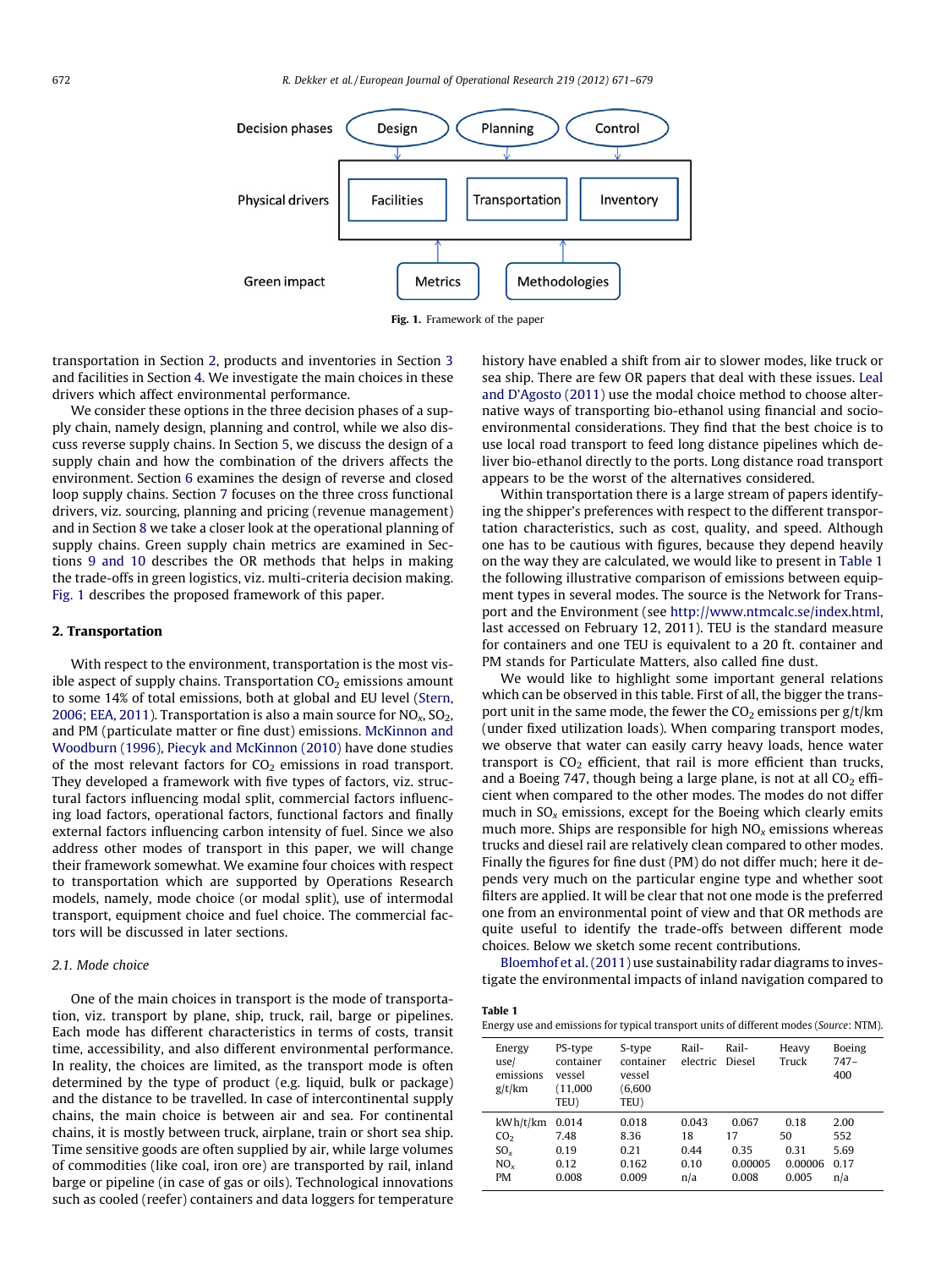<span id="page-2-0"></span>rail and road transport. Road transport is the largest contributor of emissions, although significant emission reductions have been achieved in recent years. If rail transport and inland navigation continue to refrain from innovations, the gap will close even further. It appears that only sustainable innovations that also contribute to profitability will succeed. The EU has set standards for  $NO<sub>x</sub>$ ,  $SO<sub>2</sub>$ and PM emissions for trucks. As a result, trucks meeting the highest standard to date (Euro V) are much cleaner than most ships and trains. Ocean going ships emit huge amounts of  $NO<sub>x</sub>$  (see [CleanAirIn](#page-7-0)[itiative, 2011\)](#page-7-0). It is estimated that ship emissions will surpass total emissions generated by all land-based mobile, stationary and other sources by 2020 unless drastic measures are taken.

# 2.2. Intermodal transport

Closely related to the choice of transport mode is the use of a single transport load unit, like a container, over multiple transport modes, which is called intermodal transport. One of the main inefficiencies in transport is the handling of the goods at transshipment points. The introduction of containers has significantly reduced this inefficiency. Many goods shipped through intercontinental chains are shipped nowadays in containers. The land part of such a chain occurs by truck, rail or inland barge. The rise of new (inland) container terminals to facilitate inland ship-rail-road combinations can save thousands of truck kilometers in congestionsensitive areas and thus reduce the environmental impact. This also pertains for continental chains. The downside of intermodal transport is that it requires more coordination than single mode transport. Some papers can be found on the value of visibility in intermodal transport, yet few papers address environmental aspects, such as [Bauer et al. \(2010\)](#page-7-0). [Goel \(2010\)](#page-7-0) presents a transportation model combining shipment and route choices to improve on-time delivery performance. These kinds of models could easily be adapted to include green metrics such as carbon emissions, energy used, spoilage and losses etc. [Janic \(2011\)](#page-8-0) assesses environmental effects of transforming a large airport into a real multimodal transport node, connecting the airport to the highspeed rail transport network. [Macharis and Bontekoning \(2004\)](#page-8-0) argue that intermodal freight transportation research is an emerging field that needs different types of models compared to those applied to unimodal transport.

# 2.3. Equipment choice and efficiency

Once a choice has been made about the transport mode(s), a decision must be made concerning the type and size of the transportation unit. This decision affects capacity, speed, economics and environmental performance. As said in Section [2.1,](#page-1-0) the larger the transportation unit, the fewer  $CO<sub>2</sub>$  emissions per kg transported, the fewer emissions of other gasses such as  $NO<sub>x</sub>$ ,  $SO<sub>2</sub>$  and PM, as shown in [Fig. 1.](#page-1-0) Yet this relation only holds if the utilization or load factor remains and that is an important tactical/operational issue. New equipment is also more energy efficient. We can observe this in airplanes, where modern planes like the Airbus 380 or Boeing 777–300 are more energy efficient than the older Boeing 747–400, but also in ocean going container ships like the Emma Maersk, which can carry some 15,000 TEU, much more than the PS type in [Table 1.](#page-1-0) However, the problem is that much capital is tied-up in equipment which lasts for decades, and that changes are therefore costly.

Papers on these subjects include [D'Agosto and Ribeiro \(2004\)](#page-7-0) who focus on road fleet operation, taking into account minimizing fuel consumption as well as wider economic and environmental aspects. [Vanek and Morlok \(2000\)](#page-8-0) review efforts to improve the energy efficiency of the most frequently used trucks, and to shift more freight to energy efficient rail transportation. To this end,

they identify the ratio of production to transportation energy use of major commodity groups in the US, through life cycle analysis and spatial analysis of freight patterns in the US. They claim that reductions in energy usage could be achieved by redesigning flow patterns and therefore advocate shifting more freight to energy efficient modes.

#### 2.4. Fuel choice and carbon intensity

A fourth aspect in green transportation is the choice of fuel. Modern gasoline is cleaner compared to old gasoline. In the nineties and the first decade of the 21st century, refineries focused on removing lead additives from gasoline, so that the air quality would be better. Biofuels based on corn or on organic waste can easily be mixed with standard gasoline. However, more extensive use requires adapting engines, which is quite expensive. To date, few OR papers are devoted to this aspect. However, OR models can play an important role in assessing the green performance of adapting biofuels. About 31% of all the US produced corn is fermented into ethanol to fuel cars. The total amount of fossil fuels used in the process to produce biofuel is not much less than the total amount of biofuel produced. [Bai et al. \(2011\)](#page-7-0) focus on minimizing costs for refinery investment, feed stock, product transportation and public travel and uses a Lagrangian relaxation based heuristic algorithm to find feasible solutions. This work could easily be extended by also minimizing the use of fossil fuels.

Electric vehicles are environmentally friendly since their engines have almost no emissions and emissions in electric power stations can be controlled. However, they have a limited range, so for goods transport they require a change in operation with possible intermediate goods transshipment. Hence they are popular for city transport in combination with a transfer station in or just outside the city. This application can be cheaper than truck transport. To compensate for the short range a dense power re-supply network has to be set-up, possibly in conjunction with a swap of batteries. Finally, fuel choices are also important for ships, as coastal states may impose restrictions on fuel types. Visiting ports to bunker fuel cheaply may become an incentive in shipping route design.

#### 3. Products and inventories: life cycle

A supply chain is also characterized by the products it supplies. [Chopra and Meindl \(2010\)](#page-7-0) consider only the inventory aspects of products, but we take a more comprehensive view. The point is that some products are friendlier to the environment than others. Three product aspects are relevant in this respect. First, the way they have been produced (their carbon footprint), secondly, the way they have been transported and waiting for use (inventories) and thirdly, whether their value can be recovered after their use (reverse logistics). Finally, we also consider packaging and returnable transport items. The overall idea is that environmental aspects can be taken into account when choosing between different versions of the same product, even at the level of the individual customer. Moreover, that by measuring and publishing the environmental performance of a product, manufacturers are more likely to make "greener" products.

The first aspect, life cycle impact, is important since it indicates the resources needed to make the product. This can be energy, but also other scarce resources such as water. Some companies like Tesco, Walmart and Carrefour have started to indicate the carbon footprint (that is the total amount of carbon dioxide emitted for production and transport) of (some of) their products. The effect is that consumers can base their product selection based on this carbon footprint. The labeling seems easier than it is. The whole chain which leads to the product has to be investigated and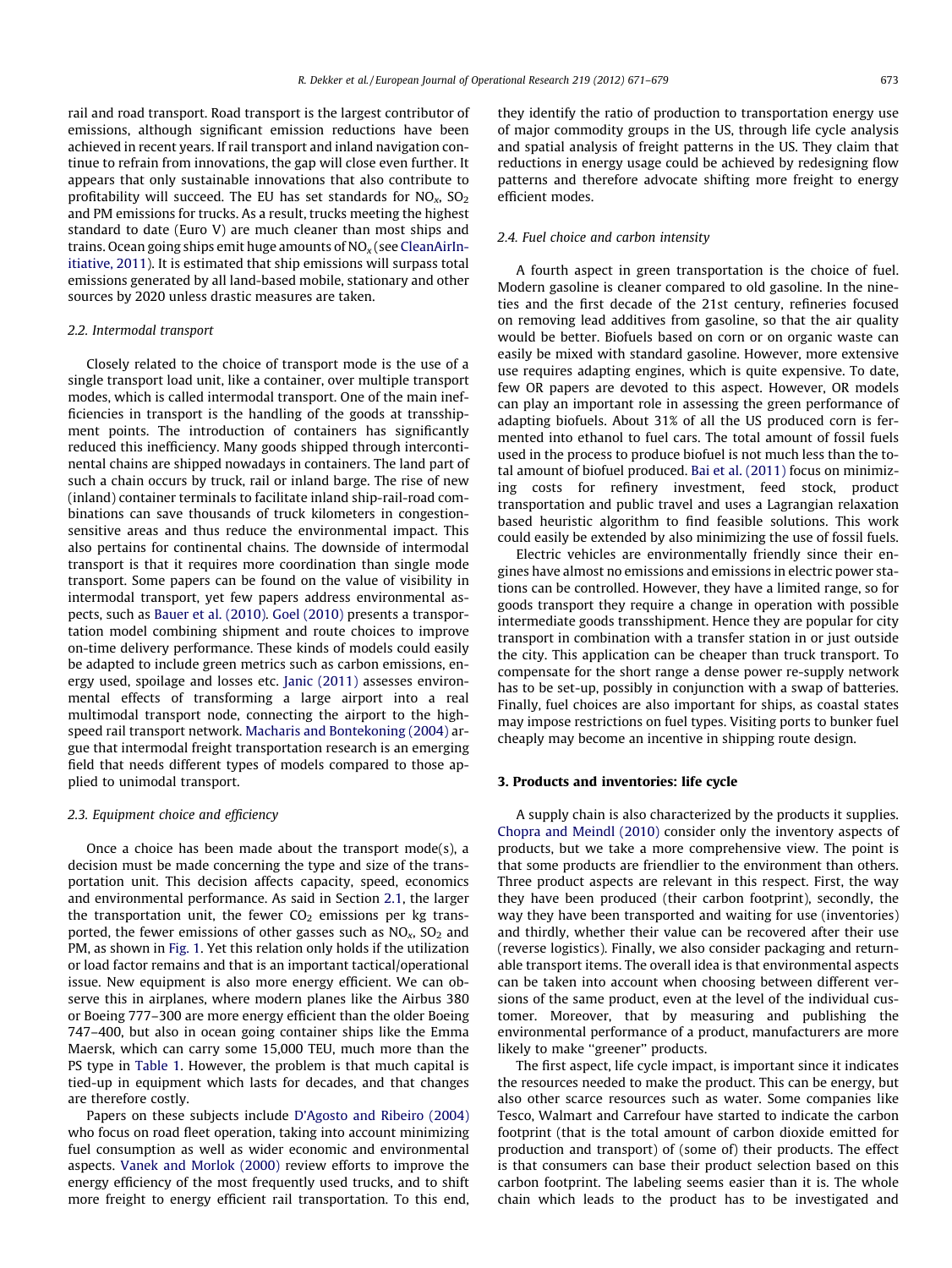<span id="page-3-0"></span>allocation problems have to be tackled: if multiple products are made together in one process, which carbon emissions have to be allocated to which product? (see [Quariguasi et al., 2010](#page-8-0)).

The storage of products also has an environmental impact although this is less visible than the transportation of products. Inventory holding costs play a large part in supply chain design, and the more storage is centralized, the less the storage costs. The environmental storage footprint consists of cooled/refrigerated storage for food or heated storage (in case of some oils) and evaporation during storage. A clear example of the choices to be made is the supply of tomatoes in the Netherlands in winter. They may be sourced from a warm country far away, but in that case much transportation is needed. On the other hand, they may also be produced nationally in greenhouses but in that case energy is needed for heating. Hence it will be clear that complex calculations need to be performed to make out which option is the best from an environmental point of view.

In the product lifecycle, the use of the product next to its fabrication should also be considered. Comprehensive results over all phases on the environmental impact of products are however, scarce. In order to improve the overall carbon footprint of a product, it is necessary to assign the footprint to material used, energy used, production, use and transportation ([Quariguasi et al., 2010](#page-8-0)). For many product categories, there are also indicators for the energy use of products, e.g. in case of refrigerators, cars etc., under standardized conditions. Yet this is only one aspect in the whole picture.

When the use of a product has ended, the remaining value can be recovered, instead of land filling or incinerating the remains for energy recovery. In this way, some of the carbon footprint invested in the product can be reused. The recovery typically involves reverse logistics and this will be discussed in detail in Section [6](#page-5-0). We like to note that this aspect also complicates lifecycle assessments.

Finally, we would like to mention packaging and returnable transport items, like pallets, containers and roll-cages. According to some reports [\(Palanivelu and Dhawan, 2011\)](#page-8-0) packaging represents some 23% of all waste weight. As all packages have to be transported to the retailer as well as to the waste processor, it is clear that reducing packaging saves the environment. An alternative to single-use packaging is returnable packaging, such as refillable bottles, beer kegs etc. Yet these create logistic problems as they have to be transported back to the place of origin and have to be cleaned. A major issue of all these re-usable items is that they are used in networks and their inventories need to be redistributed. This has been a topic of several OR models; see for example [Gonzalez-Torre and Adenso-Diaz \(2004\)](#page-7-0).

#### 4. Facilities (warehouses, ports and terminals)

Facilities are the third driver in supply chains. We will take a somewhat more comprehensive view than [Chopra and Meindl](#page-7-0) [\(2010\)](#page-7-0) and include transportation facilities as well. So next to distribution centers, we consider airports, railway stations and ports with container terminals. In recent years, the terms green facility and green buildings have gained much popularity. Several environmental aspects are important, viz. (a) Internal transport and emissions, (b) energy use of facilities, (c) emissions of transport units used for transport to or from facilities, (d) congestion around facilities.

Most distribution centers operate electric equipment (like fork lift trucks) because there are no direct emissions involved [\(McKinnon](#page-8-0) [et al., 2010\)](#page-8-0) and distances are short. Yet in container terminals where distances are long and the equipment has to cope with environmentally difficult conditions (short trips, many starts, etc.) diesel-fueled equipment is mostly used. Internal transport is therefore also an important driver for emissions and it is good for the environment if these can be reduced. An example of a study of transport distances in a container terminal and related emissions is given in [Geerlings](#page-7-0) [and Van Duin \(2011\).](#page-7-0) They favor compact facilities to reduce internal transport. There has also been much pressure from port authorities to reduce emissions. For example, the Rotterdam Port Authorities contractually oblige a substantial reduction in emissions when new container terminals are built and operated. Also manufacturers of container handling equipment are now propagating electrically operated equipment. Operations Research methods for warehouses traditionally focus on the reduction of travel times, although primarily to improve efficiency. However, since they reduce the amount of traveling, they are also beneficial for the environment; see for example [De Koster et al. \(2007\), ÐDukic et al. \(2010\).](#page-7-0)

The energy use of facilities has been a concern for many companies and not only for cost reasons. Several zero emission warehouses have been built, for example, by installing energy saving installations, using sophisticated lighting systems and solar cells; see, for example, [Palanivelu and Dhawan \(2011\).](#page-8-0) Yet, hardly any OR models have been developed for these purposes.

Thirdly, there are emissions of transport units in or near facilities. Typically ships leave their engines on while moored. This generates substantial emissions also because the engines are running in less efficient modes. Ports need to introduce requirements to use electricity supplied from onshore installations (wall current or cold-ironing).

Finally, facilities are the nodal points in transportation networks and hence often a bottleneck. The use of wave systems in the arrival and departure of planes even aggravates this (in a wave system arrivals and departures are clustered in time). Such systems are applied to provide short connection times for transshipping goods or passengers. Yet it creates peaks in arrivals and if there are any disturbances, long waiting may be the result. In general, waiting has negative environmental consequences. Airplanes which have to wait before landing fly in waiting routes. Ships that have to wait offshore can anchor and emit much less. Trucks waiting for container terminals may also keep their engines on. Engines running in these idle modes typically have much higher emissions than normal. Several OR methods, such as queuing theory and simulation are applied to study these phenomena, although often with an economic incentive as waiting is also inefficient. The issue however is that these real systems have quite a fluctuating demand and short periods of overflow, aspects which are typically left out of queuing models. Next, there are more and more appointment systems where arrivals are to some extent controlled in order to avoid congestion and hence emissions; see [Dekker et al. \(2010\),](#page-7-0) yet few papers exist on queuing models with appointments.

#### 5. Supply and transport chain design

In this section we show how the drivers specified in the previous sections, viz. transportation and facilities can be combined in a supply or transport chain, ensuring that customer requirements are fulfilled. We will consider how the choices of each driver should be made and therefore address the following aspects:

- Sourcing: where do we get products from (which country).
- Determination of production and distribution concepts.
- Determination of the type, number and location of facilities.
- Choice of the transportation means.
- Choice of the transportation speed.
- Choice of the transportation concept.

#### 5.1. Sourcing

The sourcing of products directly determines the need for transportation. The provision of many cheap products from Asia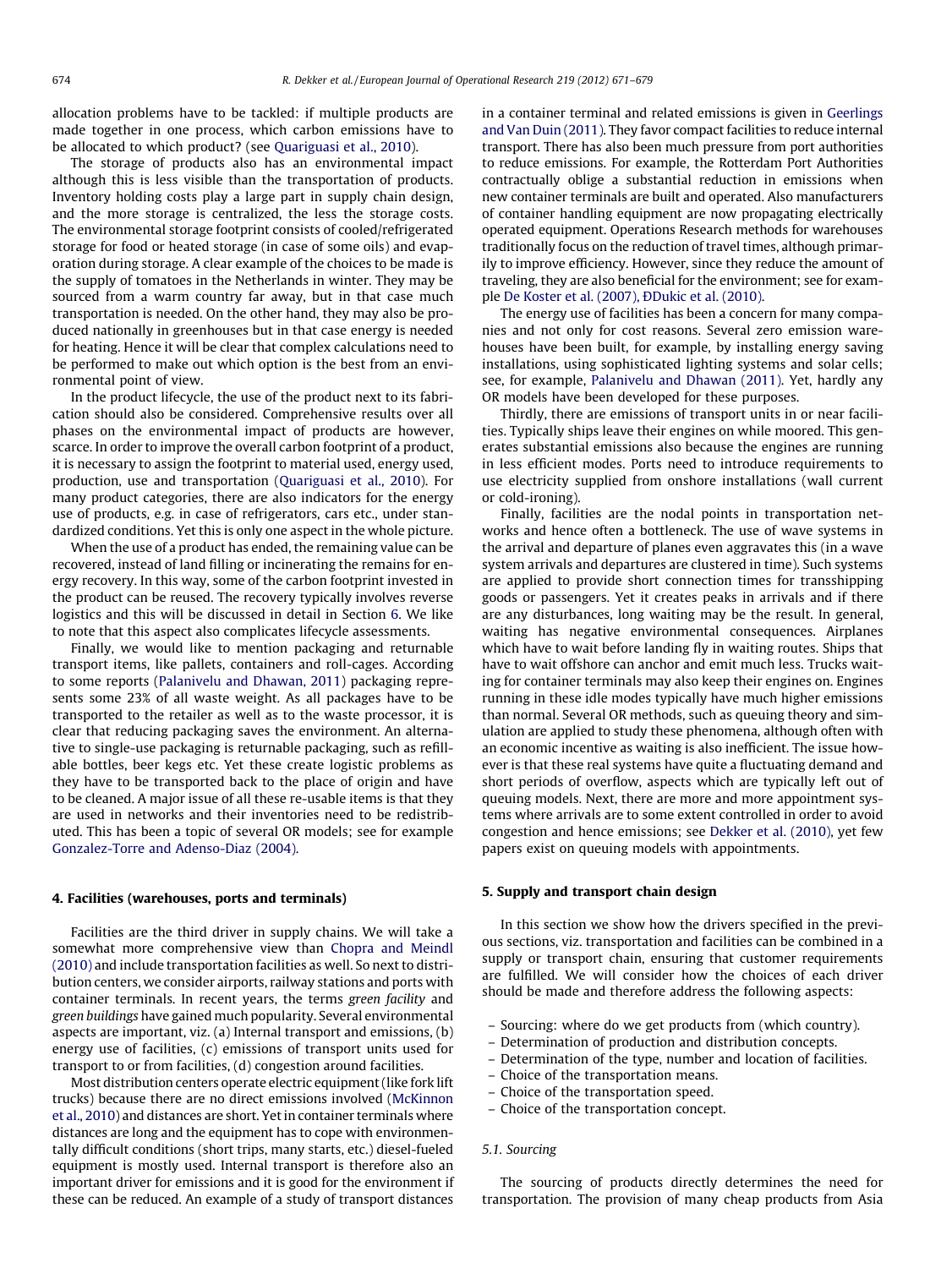has created huge transportation streams to Europe and the US. Nearby alternatives, like Mexico for the US and Turkey for the EU could also be used. Differences in wages are the main drivers for the difference in product costs, but many other factors also play a role. The choice between the so-called far shoring and near shoring also involves other issues, as shorter transportation times also increase flexibility. [Iakovou et al. \(2010\)](#page-8-0) propose an analytical model that includes closed formed solutions to investigate the cost and environmental effect of near shoring a portion of production processes next to the serving markets.

### 5.2. Production concepts

Production concepts indicate how production is organized. A well-known concept is the just-in-time (JIT) concept, which states that inventories should be minimized and that shipments should only cover short-term needs. This reduces inefficiencies in organizations, yet it also implies many small rush transports, with few options to find return trips (because of the small amount of time available for planning). This is not a big issue if the suppliers are close to the manufacturer, as then only small distances need to be travelled. However, this is not always the case and JIT principles have also been applied in cases where suppliers are more than 100 kilometer away.

The way products are assembled and transported also has environmental aspects. For example, we can choose to import finished cars or choose to transport car parts and modules and assemble these locally. Repackaging is another option. For example, wine or beer can be transported in large quantities and bottled locally. This way of assembling a product reduces transportation.

Other examples are diapers from which the air is sucked away so that more fit in a package.

Finally, there are OR models that optimize the loading of containers and other bins. Load and bin planning also improve transport efficiency. Several OR models have been published in this respect, but we are not aware of scientific papers addressing the environmental consequences.

#### 5.3. Facility location

Within OR there is a whole stream of research on facility location, which mainly deals with the number and location of distribution centers (DCs). As inbound flows to DCs tend to be consolidated in full trucks and outbound flows tend to be in smaller units, the number of DCs has a large effect on transport efficiency. Environmental aspects of supply chain design and facility location in particular have recently received considerable attention. We would like to mention the following papers. [Li et al. \(2008\)](#page-8-0) propose a bi-objective (profit maximization and emissions minimization objective) mathematical programming methodology to optimize distribution center locations taking into consideration transportation costs and transportation/production carbon emissions. [Malli](#page-8-0)[dis et al. \(2010\)](#page-8-0) propose a multi-objective mixed integer programming model (MIP) to examine how distribution center locations (DCs), leasing or outsourcing transportation and warehouse operations decisions, affect the system's environmental performance in terms of (inbound and outbound) transportation  $CO<sub>2</sub>$ and PM emissions. [Wang et al. \(2011\)](#page-8-0) suggest a multi-objective optimization model for supply chain network design. They consider transportation, handling and next investment costs on green equipment or technology. Next they examine the  $CO<sub>2</sub>$  emissions generated by production and distribution facilities.

[Diabat and Simchi-Levi \(2009\)](#page-7-0) also consider a MIP model for the design of a supply chain with a cap on the amount of  $CO<sub>2</sub>$  produced. CO2 emissions come from warehouses, plants and transports to customers. They show that supply chain costs increase if the cap becomes tighter. [Ramudhin and Chaabane \(2010\)](#page-8-0) are among the first to propose a carbon market sensitive strategic planning model for sustainable supply chain network design. They show that considerations of internal and external control mechanisms are of great importance to decision makers when designing sustainable supply chains. [Chaabane et al. \(2012\)](#page-7-0) extend this approach and introduce a mixed-integer linear programming based framework for sustainable supply chain design that considers life cycle assessment (LCA) principles in addition to the traditional material balance constraints at each node in the supply chain. They apply it to the aluminum industry and conclude that the present emission trading scheme must be strengthened.

[Harris et al. \(2011\)](#page-8-0) consider both logistics costs and  $CO<sub>2</sub>$  emissions in supply chain optimization. They take into account the supply chain structure (number of depots) and different freight vehicle utilization ratios (90%, 75% and 60%). They illustrate their approach with a simulation model of the European automotive industry.

#### 5.4. Transportation: means and route

Once the sourcing decision has been made, the mode and means of transport must be chosen. In this there is also a trade-off between inventories and transportation. There are several options with respect to transport: e.g. direct versus indirect routes and the choice of the port of entry into a continent. Typically studies have been done with costs as optimization criterion, but some recent studies also include environmental aspects. For example, [Mal](#page-8-0)[lidis et al. \(2010\)](#page-8-0) include a choice of port of entry in their supply chain design model. As transport by ship is environmentally friendly, it pays off to choose the nearest port for a customer. [Blauwens et al. \(2006\)](#page-7-0) and [Hoen et al. \(2010\)](#page-8-0) elaborate the inventory aspects in making mode choices with environmental objectives and carbon caps. [Palmer \(2007\)](#page-8-0) introduces these objectives in vehicle routing models. [Hoen et al. \(2010\)](#page-8-0) study mode choices under several types of emission caps.

#### 5.5. Transport speed

During the 2008/2009 economic crisis, there was an oversupply of container ships and one of the simplest actions was to slow down the speed of the ships from 26 to 21 knots per hour, which resulted in a different schedule but also in considerable savings in fuel costs and hence also in emissions. This was called slow steaming. Later also super slow steaming was introduced where ships would sail only 18 knots per hour. Several studies analyze the effect of the choice of speed; see for example [Cariou \(2011\),](#page-7-0) [Psaraftis et al. \(2009\)](#page-7-0) and [Corbett et al. \(2009\).](#page-7-0) They also consider the effect of the need for more equipment as well as the effect of longer transit time on cargo. Operational speed optimization is applied in planes and is upcoming for large ships. It concerns changing the speed to be on time in case of varying conditions like weather. Sophisticated software looks for wind directions and speeds and selects those routes with the most tail wind. It adapts the speed to the desired arrival time, thus avoiding overuse of fuel; see for example [Fagerholt et al. \(2010\)](#page-7-0) for an application in tramp shipping.

#### 5.6. Transportation concepts

An important transportation concept is consolidation, especially in the Less-Than-Truckload (LTL) sector. In this case, small shipments are combined with larger ones to achieve efficiencies of scale for transport over long distances. The disadvantage of such transport is that time is needed to consolidate the cargoes, which means that it is more difficult to plan them just-in-time.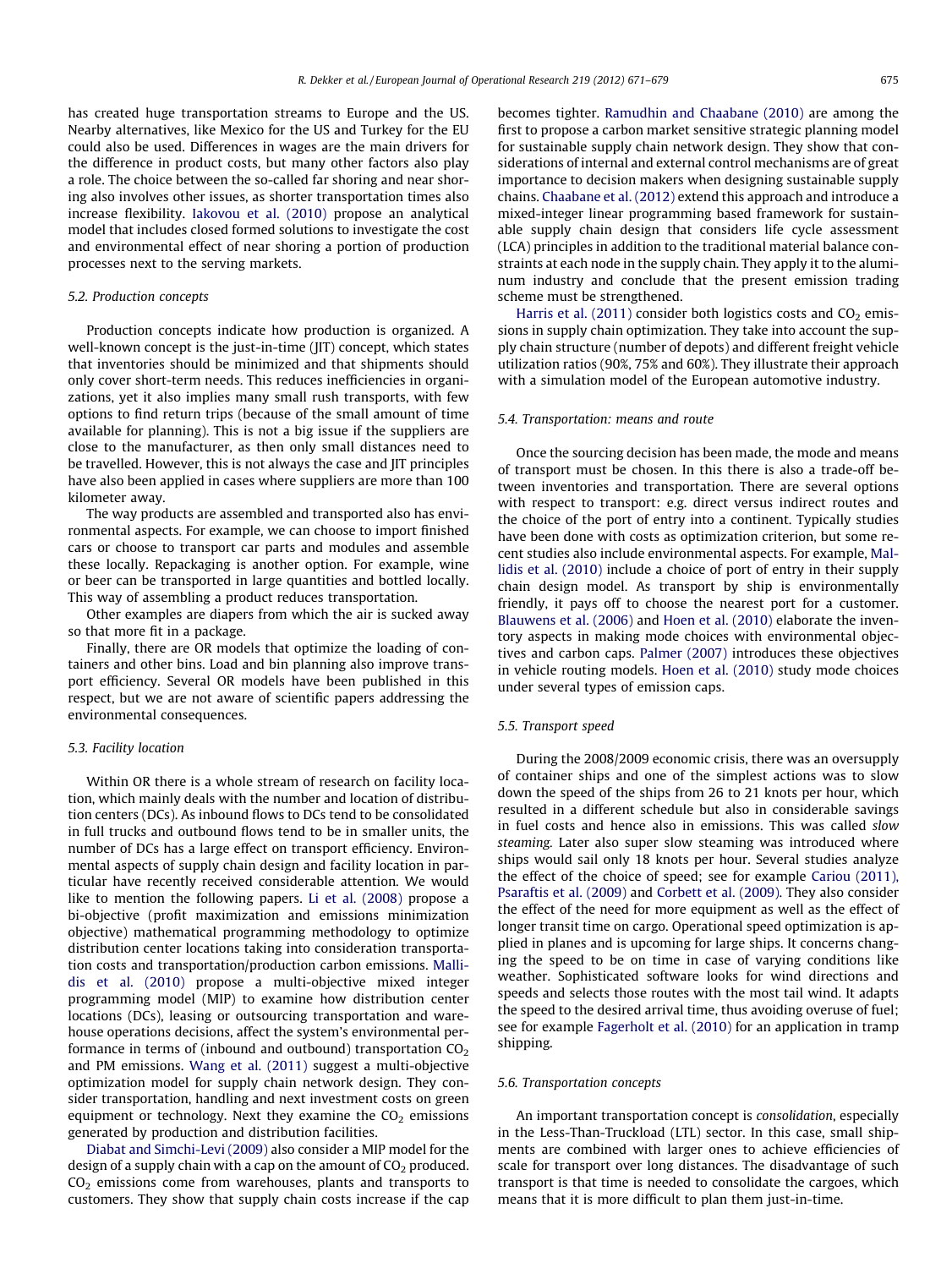<span id="page-5-0"></span>Apart from equipment choice there are also strategic choices of delivery time. This is reflected in the various services offered by express carriers, such as FedEx, TNT and UPS (see for example [TNT, 2011\)](#page-8-0). They provide several options for transporting small and valuable items, such as same day, next day and deferred delivery. The fastest choice is accomplished by having faster transport (e.g. air instead of road) and reducing consolidation options (i.e. waiting for other cargo). In fact, the fastest transport is a single courier accompanying a unique transport, but it is also the most costly and hence it is likely to generate many emissions.

Express carriers also specialize in reliable transport times. The guaranteed delivery times can only be achieved by running scheduled services according to a fixed timetable. Large variations in the demand now imply that load factors and utilizations are typically low, which is especially visible in express airlines. It is also clear in the difference between parcel transporting companies and the large express companies, like UPS and FedEx. The former is much more efficient and cheaper in transporting their goods by waiting longer for other cargo. Within the express business, there is a difference between B2B deliveries and B2C deliveries. The latter is to individual customers, which is inherently more difficult as customers may not be at home and the address may be more difficult to find. [Kull and Boyer \(2007\)](#page-8-0) focus on this last-mile supply chain – the portion of the supply chain delivering products directly to the customer. Consolidation concepts for this last-mile transport are, for example, delivering packages in city centers (postal offices, retail shops), where customers can pick up their package using a unique pincode. This avoids multiple delivery attempts because people are not at home.

A third concept worth mentioning is the use of direct trips versus so-called milk runs in which a number of customers are served in one route. Milk runs are typically more efficient in case of small shipments to customers located not far from each other. Shipments can be combined and larger and therefore more efficient transport units can be used. This also creates some inefficiency as cargo typically travels longer before reaching its destination. This aspect is quite visible in airline networks. Some use triangular routes on long distances, whereas others go for direct routes only. Often only direct routes are used for short flights.

Next, we would like to mention the choice between direct and indirect transport or also called direct versus hub-and-spoke transportation. The latter consolidates transport to hubs in larger amounts and hence in more efficient transport units, whereas direct transport uses small transport units to provide faster service. Planning direct transports is easier than indirect transport as in the latter the schedules need to be coordinated to provide seamless connections. Transfer of goods from one mode to another is often a delicate business, as errors and disturbances typically occur or become visible at the transfer point. The handling of most not containerized cargo is quite labor intensive, with the result that transfer is relatively costly. Yet we see intermediate transport concepts coming back in city logistics where they have several advantages. First of all, cities require different transport means (smaller and less polluting, e.g. electric) than highways do, as large trucks are more  $CO<sub>2</sub>$  and cost efficient. Accordingly in several city concepts, intermediate transfer points are used to transfer goods from large trucks to environmentally friendly small city trucks or even canal boats. Furthermore, consolidation efficiency gains can also be achieved by combining transports from different suppliers to neighboring shops.

A final important recent logistic concept is the use of cross-chain control towers, whereby different supply chains are combined in order to make efficiency gains. For example, sharing transport equipment has a positive environmental impact, because less equipment is needed. Although all these concepts are related to the environment and have definite OR aspects, papers incorporating both are lacking.

#### 6. Product recovery and closed loop supply chains

Many products are not completely consumed when their use is stopped and almost all have some remaining value. Reverse logistics consists of all logistic activities necessary to unlock this value through product recovery. It consists of collecting discarded goods, inspecting and sorting them, followed by some recovery action, which can either be a simple cleaning or a complex disassembly, and finally a remanufacturing process and a remarketing of the output. Which recovery action (direct re-use, remanufacturing, parts retrieval or recycling) is taken depends on the state of the product, the associated costs and the demand for the results. When reverse logistics forms an integrated part of a supply chain, we use the term a closed loop supply chain.

Many papers have been written on reverse logistics, because managing returns is complicated by several problems. For example, collection networks need to be set-up and recovery operations need to be planned. The environmental effect of reverse logistics consists of offering products or parts made or retrieved from discarded products and recycled materials instead of having to make new ones. However, it may be difficult to guarantee the quality of recovered goods, and the cleaning processes may be polluting. Moreover, much transportation may be needed to generate large enough volumes for recycling or remanufacturing processes. Yet, in general reverse logistics and closed loop supply chains are considered to be environmentally friendly [\(Geyer and Jackson, 2004\)](#page-7-0). Many surveys have focused on closed-loop supply chains ([Linton](#page-8-0) [and Klassen, 2007; Srivastava, 2007\)](#page-8-0). However, the papers mentioned in these surveys do not explicitly deal with environmental impacts in a supply chain context, but instead, for example, use units returned as a measure for environmental impact. [Quariguasi](#page-8-0) [et al. \(2010\)](#page-8-0) discuss if and for which cases the assumption of a sustainable closed-loop supply chain holds.

Barker and Zabinsky (2010) propose a multi-criteria decision making model using the analytical hierarchy process for designing reverse logistics networks, while Alshamrani et al. (2007) propose a heuristic procedure for developing pick-up along with delivery root design strategies for returning materials. Moreover, product recovery issues are also tackled. Finally we would like to mention [Le Blanc et al. \(2006\)](#page-8-0) who describe the possibilities to improve vehicle routing for reverse logistics.

# 7. Supply chain planning and control

On the tactical side, with time horizons of a quarter to a year, several key decisions have to be made, such as forecasting, production capacity planning, inventory control and marketing operations, including pricing strategies. Here we focus on the environmental aspects due to pricing, supply chain planning and procurement.

#### 7.1. Pricing and emission trading

One of the most successful Operations Research applications from the last decade is revenue management. While it was originally developed for airlines, it is now also used for hotels and high speed railways, etc. Basically, it aims to get most out of scarce capacity, in the sense that prices are varied according to capacity left under varying demand. Compared to a time invariant price, it allows lower prices at an early stage compensated by a high price later. Furthermore, customers have a monetary incentive to switch to moments where more capacity is available and hence prices are lower. The effect has been that capacity is much better used. For example, airlines nowadays operate with much higher load factors than in the seventies. A study by [Agatz et al. \(2008\)](#page-7-0) is one of the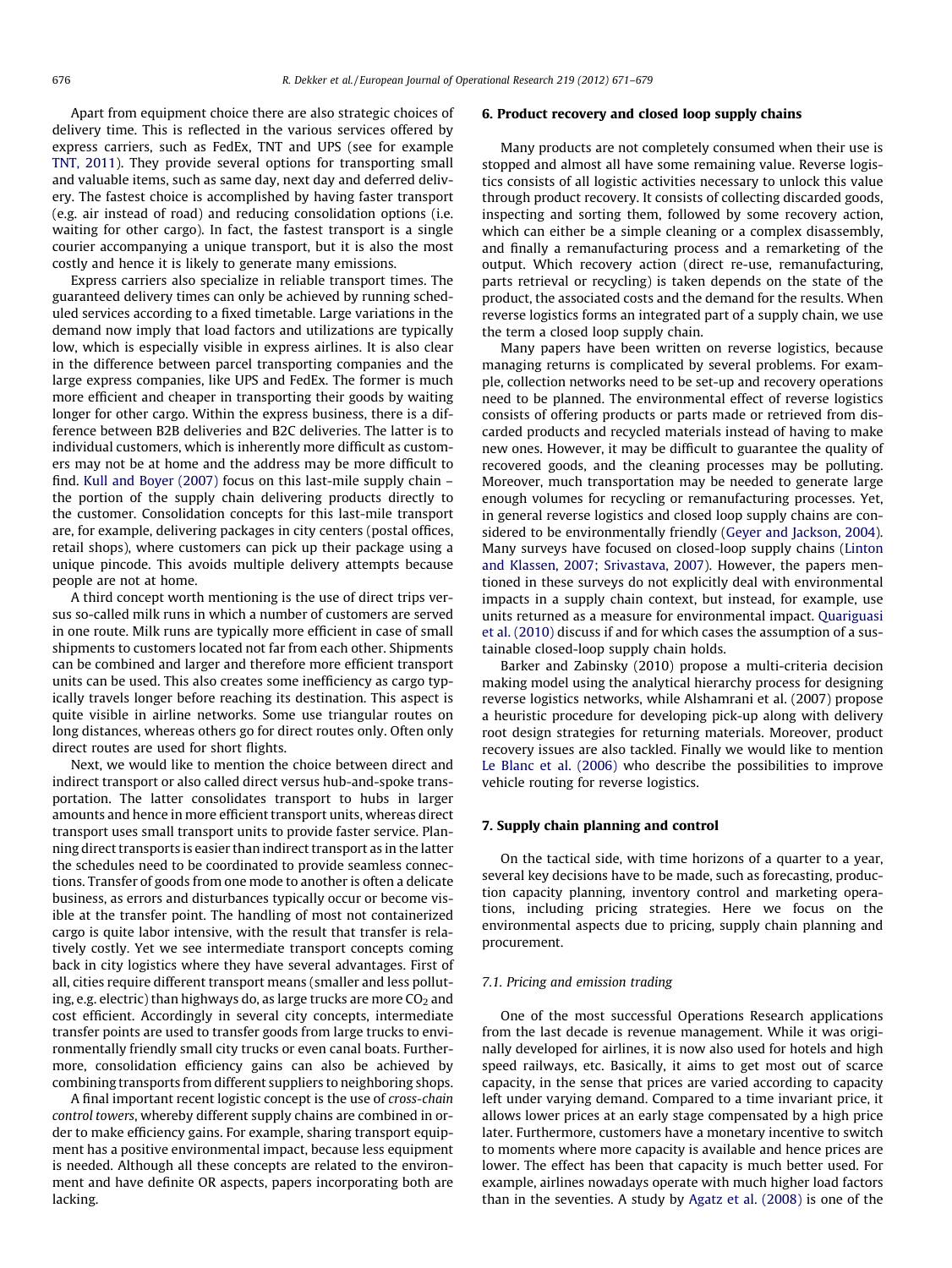<span id="page-6-0"></span>few examples where revenue management for package delivery is applied to decrease total kilometers driven. They demonstrate what e-tailers can learn from the airline pricing, by stimulating customers to choose delivery windows in which neighboring customers have already placed delivery orders.Next to revenue management, which is, in fact, a tactical and operational instrument, we would like to mention the carbon emissions trading scheme which was one of the main results of the Kyoto Protocol. This scheme has been institutionalized in the European Union Emission Trading System (EU-ETS) in 25 of the EU member countries and similar schemes have been adopted in other countries as well. In such a scheme, companies are given an initial allowance for carbon emissions, which is reduced in time. Companies wanting to emit more, have to buy emission rights on the market. There have been several problems with the system. When a recession came in and it appeared that some countries had been given very large allowances, carbon prices dropped to almost zero in 2007. As the global economy is recovering, carbon prices have gone up again. One of the main issues is which industries are to be included in the scheme and how many rights are to be allocated freely. To date, only the large industries are included, as administration efforts would otherwise be prohibitive.

Several researchers have investigated how companies should react to such a carbon cap. We would like to mention two papers. [Benjaafar et al. \(2010\)](#page-7-0) investigate these for very simple inventory control models. Their work has been extended by [Hua et al.](#page-8-0) [\(2009\)](#page-8-0). [Hoen et al. \(2010\)](#page-8-0) investigate transport mode choices under carbon cap constraints.

#### 7.2. Supply chain planning

Supply chain planning consists of making capacity plans over medium time horizons. In this phase transportation, warehouse capacity, inventories, etc. are planned. Several decision support systems using OR models exist and these are often referred to as Advanced Planning Systems. They all seem to focus on the traditional cost objective. Good planning, however, also reduces the need for corrective actions, such as emergency shipments. These generally have a negative environmental performance since these types of transport are quite inefficient: small volumes with fast transport modes. So indirectly OR also contributes to a better environment, although this aspect has not been quantified.

#### 7.3. Procurement

A major element in stimulating green behavior is the inclusion of environmental aspects in the procurement or tendering process. In this way, green behavior pays off for companies. However, it also makes these processes more complex and in fact multi-criteria decision approaches are needed. [Ates et al. \(2011\)](#page-7-0) study the impact of external environmental investments, i.e. investments in collaboration activities with suppliers, related to production and logistics. Such investments may take the form of joint problemsolving sessions, information sharing or establishing common goals, etc. ([Vachon and Klassen, 2006](#page-8-0)). As the environmental performance of suppliers has a direct impact on the products of the purchasing firm, it is crucial to assure the same level of environmental awareness.

#### 8. Operational control of supply and transport chains

Although it may seem that the strategic choices determine most of the environmental impact, also in the daily operations there is much scope for environmental improvement, especially with OR methods. We would like to mention choices such as equipment

allocation, route navigation, and vehicle routing. We would like to note that equipment pooling and speed optimization can be done both at a tactical as well as an operational level. [Beltran et al.](#page-7-0) [\(2009\)](#page-7-0) give an example of methods for the allocation of green vehicles to routes. Route navigation indicates the route between two given points. Navigation software for cars, trucks and planes apply sophisticated shortest-path algorithms and reduce the amount of kilometers to be travelled. Accordingly, they also reduce environmental emissions. A vehicle routing (VRP) package, applying OR methods also reduces the number of kilometers driven. The Dutch transport economics agency NEA (now part of Ecorys) reported that VRP packages typically reduce the cost by some 3–5% because fewer kilometers need to be driven and load factors are higher ([NEA, 1997\)](#page-8-0). Palmer's dissertation presents an integrated routing and emissions model in which speed can be varied. One of his results is that savings up to 5% in CO2 emissions can be obtained. His work was extended by [Maden et al. \(2010\)](#page-8-0) who also did a case study with delivery vehicles in the UK. Also [Ubeda et al. \(2010\)](#page-8-0) present a case study. A further step was made by [Bekta](#page-7-0)ş [and La](#page-7-0)[porte \(2011\)](#page-7-0) who in their Pollution-Routing Problem use a comprehensive emission model taking load and speed into account in vehicle routing and their effect on emissions.

Finally, we would like to mention equipment pooling. [Pan et al.](#page-8-0) [\(in press\)](#page-8-0) describe a case where transportation equipment is pooled between several companies in order to increase load factors (which are said to be only 70%). They quantify the effect of this pooling on  $CO<sub>2</sub>$ emissions.

## 9. Metrics

An important element in the use of optimization for the environment is the use of metrics. Through metrics the environmental effect is made clear and different alternatives can be compared. [Aronsson and Huge-Brodin \(2006\)](#page-7-0) identified the measurement of emissions as one of the most important ways to estimate environmental impact. Moreover, metrics can also be used in the transfer of goods and services in a supply chain as they indicate the environmental effect of each supply chain party. An important example of such a metric is a  $CO<sub>2</sub>$ calculator which determines the amount of emissions for all transports a company has made. Several are available today, both for individual customers and companies. They are based on simple formulas and average statistics. An attempt to set a worldwide standard to make the calculations comparable among companies is [SCGreen \(2011\)](#page-8-0). They take the total number of kilometers driven, average load factors, average type of equipment, average fuel use and derive the total estimated emissions [\(Boer](#page-7-0) [et al., 2011\)](#page-7-0).

Yet, several issues are important in calculating transport emissions in the aforementioned ways. First of all, to what extent are return trips or backhauls taken into account? Secondly, if multiple cargos are transported in one trip, how should the emissions be allocated to them? They could be allocated based on volume or weight, but this is not likely to give the same answer, so a subjective element is involved.

[Hervani et al. \(2005\)](#page-8-0) identifies a selected list of other metrics that range from atmospheric emissions to energy recovery. They examine measures for on- and off-site energy recovery, recycling and treatment, spill and leak prevention and pollution prevention. Several authors use CED (Cumulative Energy Demand) as a measure of environmental impact. [Helias and de Haes \(2006\)](#page-8-0) and [Huij](#page-8-0)[bregts and Rombout \(2006\)](#page-8-0) observe a high correlation between CED and most of the environmental impact categories used for life cycle analysis. [Sundarakani et al. \(2010\)](#page-8-0) also present a methodology to model carbon footprints across the supply chain. They use both long-range Lagrangian and Eulerian transport methods.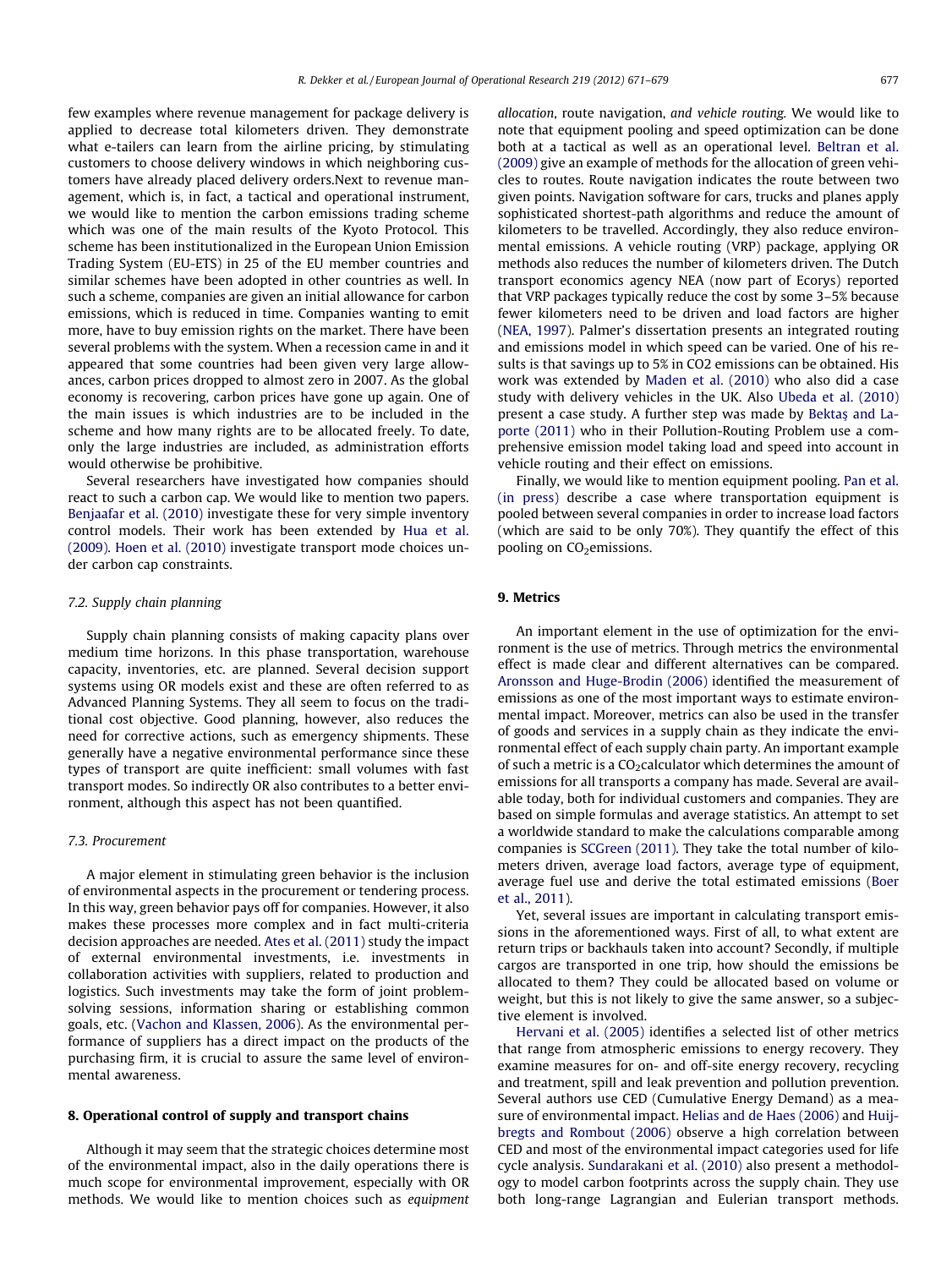<span id="page-7-0"></span>Finally we like to mention [Mierlo et al. \(2004\)](#page-8-0) who introduce two rating systems assessing the environmental damage caused by vehicles. They assess electric, hybrid and fuel cell vehicles using a simplified life cycle analysis (LCA) method.

# 10. Specific OR methods: multi-criteria decision making

Most applications of OR tools focus on efficiency of operations. This translates directly into fewer activities (transports, etc.) and hence also in fewer emissions. Yet, it is not always that easy and trade-offs have to be made, e.g. in procurement. Multi-criteria decision making (MCDM) methods can typically help in such situations. Some researchers apply multi-objective optimization. For example, [Mallidis et al. \(2010\)](#page-8-0) presents supply chain designs made under several objectives, viz.  $CO<sub>2</sub>$  and cost minimization. The supply chain designs do not differ much. Furthermore, MCDM methods can help to identify the synergies between cost and environmental objectives. Yet few applications of MCDM have been reported in this respect. We would like to mention [Macharis](#page-8-0) [et al. \(2010\)](#page-8-0) on the strategic choices for the Flemish transportation and logistics sector and [Sasikumar et al. \(2010\)](#page-8-0) and Barker and Zabinsky (2010) on strategic issues for reverse logistics. We have already mentioned the study by [Wang et al. \(2011\)](#page-8-0) on supply chain design. Furthermore, there is a study by Azapagic and Clift (1999) who discuss multi-objective optimization in Life Cycle Assessment (LCA). They state that the value of multi-objective optimization in system analysis lies in providing a set of alternative options for system improvements rather than a single prescriptive solution, thus enabling the choice of the Best Practicable Environmental Option (BPEO) and Best Available Technique Not Entailing Excessive Cost (BATNEEC).

One of the most important questions in green logistics is how to identify preferred solutions balancing environmental and business concerns ([Quariguasi et al., 2009\)](#page-8-0). Improving environmental quality comes at a cost, so the question is which trade-offs occur between the environmental impacts of an economic activity and its costs, and what are best solutions balancing ecological and economic concerns? The aim is to determine solutions in which environmental damage can only be decreased if costs are increased. These solutions are called eco-efficient. The idea of exploring best alternatives is based on Pareto-optimality ([Huppes and Ishikawa,](#page-8-0) [2005\)](#page-8-0). Despite the extensive literature on multi-objective programming, determining eco-efficient frontiers using multi-objective mixed integer programming models is quite new.

#### 11. Conclusions

Operations Research is most often associated with cost minimization. Yet there is a substantial impact on the environment, although this is often not recognized. Environmental advocates typically plead for a technology change, e.g. going from oil-based fuel to electric cars. However in all systems, the way they are operated is an important determinant in the environmental performance. For example, container ships lowering their speed from 26 to 18 knots reduce their fuel use by 30%. Accordingly, OR has and will bring important contributions to the environment, but it is quite often implicit, a fact which has become evident from this review. It would be better if OR emphasized its value for the environment. New models will be required to address the multitude of decisions needed to improve the environment.

#### Acknowledgements

The authors are grateful to Remy Spliet and the referee for useful comments.

#### References

- Agatz, N.A.H., Campbell, A., Fleischmann, M., Savelsbergh, M.W.P., 2008. Challenges and opportunities in attended home delivery. In: Golden, B., Raghavan, R., Wasil, E. (Eds.), The Vehicle Routing Problem: Latest Advances and New Challenges, pp. 370–396.
- Aronsson, H., Huge-Brodin, M., 2006. The environmental impact of changing logistics structure. The International Journal of Logistics Management 17, 394–415.
- Ates, M.A., Bloemhof, J., Van Raaij, E., Wynstra, F., in press. Proactive environmental strategy in a supply chain context; the mediating role of investments. International Journal of Production Research. [doi:10.1080/00207543.2011.](http://dx.doi.org/10.1080/00207543.2011.555426) [555426.](http://dx.doi.org/10.1080/00207543.2011.555426) Available online 5 July 2011.
- Azapagic, A., Clift, R., 1999. Life cycle assessment and multiobjective optimisation. Journal of Cleaner Production 7, 135–143.
- Bai, Y., Hwank, T., Kang, S., Ouyang, Y., 2011. Biofuel refinery location and supply chain planning under traffic congestion. Transportation Research Part B 45, 162–175.
- Bauer, J., Bektas, T., Crainic, T.G., 2010. Minimizing greenhouse gas emissions in intermodal freight transport: an application to rail service design. Journal of the Operational Research Society 61, 530–542, doi: org/CORMSIS-09-01.
- Bektaş, T., Laporte, G., 2011. The pollution-routing problem. Transportation Research B: Methodological 45 (8), 1232–1250.
- Beltran, B., Carresea, S., Cipriani, E., Petrellia, M., 2009. Transit network design with allocation of green vehicles: a genetic algorithm approach. Transportation Research Part C: Emerging Technologies 17, 475–483.
- Benjaafar, S., Li, Y., Daskin, M., 2010. Carbon Footprint and the Management of Supply Chains: Insights from Simple Models. <[http://www.ie.umn.edu/faculty/](http://www.ie.umn.edu/faculty/faculty/pdf/beyada-3-31-10.pdf) [faculty/pdf/beyada-3-31-10.pdf](http://www.ie.umn.edu/faculty/faculty/pdf/beyada-3-31-10.pdf)> (accessed 24.05.10).
- Blauwens, G., Vandaele, N., Van de Voorde, E., Vernimmen, B., Witlox, F., 2006. Towards a modal shift in freight transport? A business logistics analysis of some policy measures. Transport Reviews 26, 239–251.
- Bloemhof, J., Van der Laan, E.A., Beijer, C., 2011. Sustainable inland transportation. International Journal of Business Insights and Transformation 3 (3), 26–33.
- Boer, L.C., Brouwer, F.P.E., Essen, H.P., 2011. STREAM International Freight 2011 Comparison of Various Transport Modes on a EU Scale with the STREAM Database. Report CE Delft no. 11 4377 53. Available at: [<http://www.cedelft.eu/](http://www.cedelft.eu/publicatie/stream_international_freight_2011/1174) [publicatie/stream\\_international\\_freight\\_2011/1174>](http://www.cedelft.eu/publicatie/stream_international_freight_2011/1174) (accessed 30.12.2011).
- Cariou, P., 2011. Is slow steaming a sustainable means of reducing  $CO<sub>2</sub>$  emissions from container shipping? Transportation Research Part D 16, 260–264.
- Chaabane, A., Ramudhin, A., Paquet, M., 2012. Design of sustainable supply chains under the emission trading scheme. International Journal of Production Economics 135 (1), 37–49.
- Chopra, S., Meindl, P., 2010. Supply Chain Management, Strategy, Planning and Operation. Pearson, Upper Saddle River, NJ, Chapter, 3.
- CleanAirInitiative, 2011. Air pollution and greenhouse gas emissions from ocean-going ships. <[http://cleanairinitiative.org/portal/node/1864>](http://cleanairinitiative.org/portal/node/1864) (retrieved 10.01.10).
- Corbett, C.J., Kleindorfer, P.R., 2001a. Environmental management and operations management: introduction to part 1 (manufacturing and eco-logistics). Production and Operations Management 10, 107–111.
- Corbett, C.J., Kleindorfer, P.R., 2001b. Environmental management and operations management: introduction to part 2 (integrating operations and environmental management systems). Production and Operations Management 10, 225–227.
- Corbett, J.J., Wang, H., Winebrake, J.J., 2009. The effectiveness and costs of speed reductions on emissions from international shipping. Transportation Research Part D 14, 593–598.
- D'Agosto, M., Ribeiro, S.K., 2004. Eco-efficiency management program a model for road fleet operation. Transportation Research Part D 9, 497–511.
- Dekker, R., Van der Heide, S., Van Asperen, E.A., 2010. A chassis exchange terminal to reduce truck congestion at container terminals, Paper 111. In: Proceedings LOGMS Conference, Busan, Korea.
- De Koster, R., Le-Duc, T., Roodbergen, K.J., 2007. Design and control of warehouse orderpicking: a literature review. European Journal of Operational Research 182, 481–501.
- Diabat, A., Simchi-Levi, D., 2009. A carbon-capped supply chain network problem. In: Proceedings ofthe IEEE international conference of on industrial engineering and engineering management, USA, pp. 532–527. doi:org/10.1109/ IEEM.2009.5373289.
- ĐDukic, G., Česnik, V., Opetuk, T., 2010. Order-picking methods and technologies for greener warehousing. Strojarstvo 52, 23–31.
- EEA, 2011. EEA Greenhouse Gas Data (2008). [<http://dataservice.eea.europa.eu/](http://dataservice.eea.europa.eu/PivotApp/pivot.aspx?pivotid=475) [PivotApp/pivot.aspx?pivotid=475](http://dataservice.eea.europa.eu/PivotApp/pivot.aspx?pivotid=475)> (retrieved 12.02.11).
- Fagerholt, K., Laporte, G., Norstad, L., 2010. Reducing fuel emissions by optimizing speed on shipping routes. Journal of the Operational Research Society 61, 523– 529.
- Geerlings, H., Van Duin, R., 2011. A new method for assessing  $CO<sub>2</sub>$ -emissions from container terminals: a promising approach applied in Rotterdam. Journal of Cleaner Production 19, 657–666.
- Geyer, R., Jackson, T., 2004. Supply loops and their constraints: the industrial ecology of recycling and reuse. California Management Review 46, 55–73.
- Goel, A., 2010. The value of in-transit visibility for supply chains with multiple modes of transport. International Journal of Logistics: Research and Applications 13, 475–492.
- Gonzalez-Torre, P.L., Adenso-Diaz, B., 2004. Environmental and reverse logistics policies in European bottling and packaging firms. International Journal of Production Economics 88, 95–104.